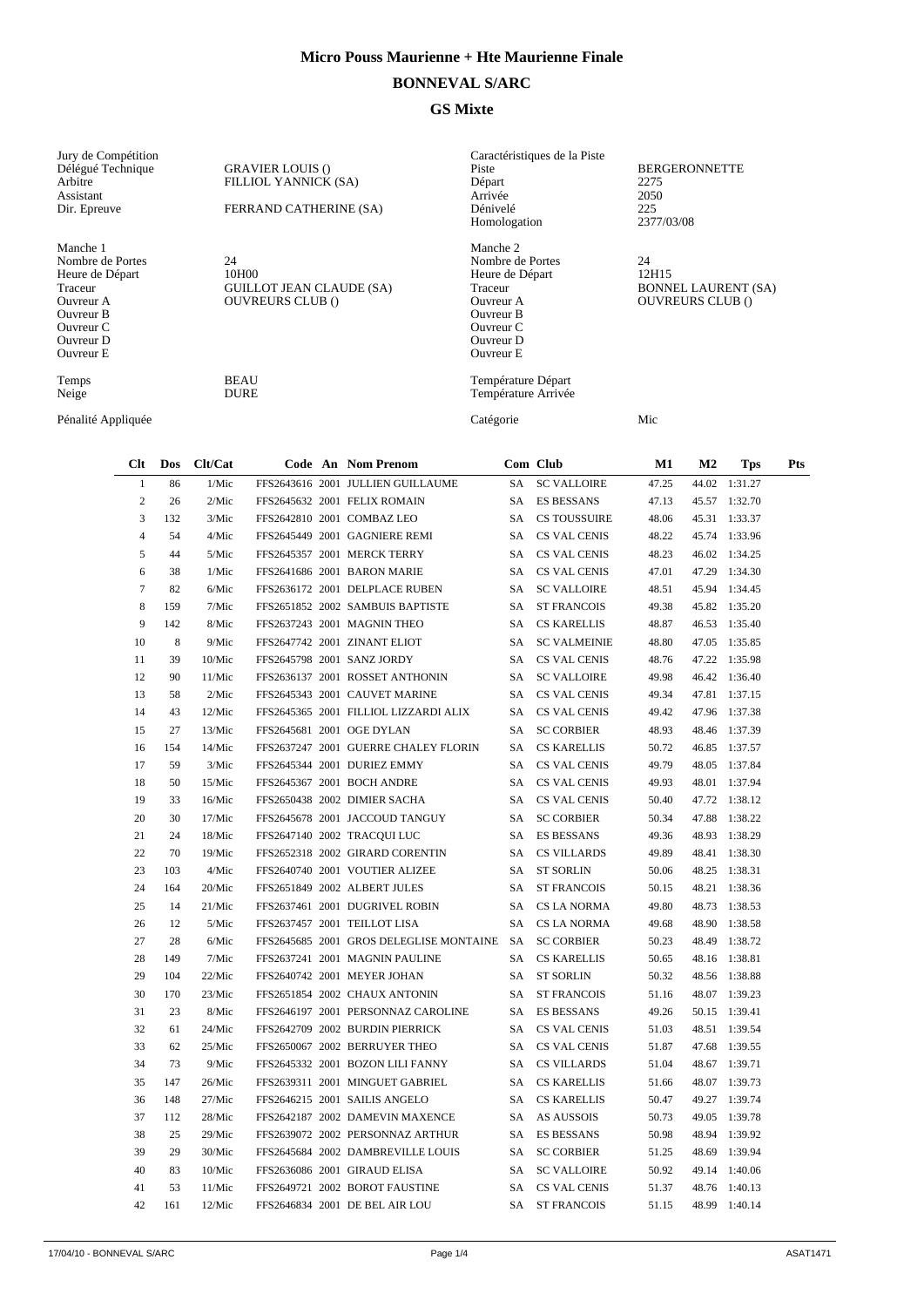| 43     | 123 | 31/Mic |  | FFS2642630 2001 DOMPNIER DYLAN        | SА  | CS TOUSSUIRE        | 50.23 |       | 50.20 1:40.43 |
|--------|-----|--------|--|---------------------------------------|-----|---------------------|-------|-------|---------------|
| 44     | 125 | 32/Mic |  | FFS2642842 2001 MOYNE MAXIME          | SA  | <b>CS TOUSSUIRE</b> | 50.42 | 50.46 | 1:40.88       |
| 45     | 144 | 33/Mic |  | FFS2653806 2001 BERTINO ALEXIS        | SA  | <b>CS KARELLIS</b>  | 52.10 | 48.86 | 1:40.96       |
| 46     | 19  | 34/Mic |  | FFS2644222 2002 BARONNET ENZO         | SA  | CS LA NORMA         | 51.21 | 50.03 | 1:41.24       |
| 47     | 158 | 13/Mic |  | FFS2647365 2001 ANCIAUX SOLENE        | SA  | <b>ST FRANCOIS</b>  | 51.84 | 49.43 | 1:41.27       |
| 48     | 21  | 35/Mic |  | FFS2651055 2002 VINCENDET ALIX        | SA  | ES BESSANS          | 51.32 | 50.18 | 1:41.50       |
| 49     | 84  | 36/Mic |  | FFS2646968 2002 GRABIT THIBAUD        | SA  | <b>SC VALLOIRE</b>  | 52.21 | 49.32 | 1:41.53       |
|        |     |        |  |                                       |     |                     |       |       |               |
| 50     | 55  | 37/Mic |  | FFS2645352 2001 PALMIER REMI          | SA  | CS VAL CENIS        | 51.12 | 50.48 | 1:41.60       |
| 51     | 131 | 14/Mic |  | FFS2647486 2001 DUMOULIN PAOLA        | SA  | CS TOUSSUIRE        | 52.30 | 49.45 | 1:41.75       |
| 52     | 162 | 38/Mic |  | FFS2646838 2001 REY OUENTIN           | SA  | <b>ST FRANCOIS</b>  | 52.15 | 49.61 | 1:41.76       |
| 53     | 49  | 39/Mic |  | FFS2645350 2001 DAME FABIEN           | SA  | CS VAL CENIS        | 52.58 | 49.21 | 1:41.79       |
| 54     | 47  | 15/Mic |  | FFS2650061 2002 GARNIER ALICIA        | SA  | CS VAL CENIS        | 51.12 | 50.69 | 1:41.81       |
| 55     | 122 | 40/Mic |  | FFS2646385 2002 QUINIO VIK            | SA  | <b>CS TOUSSUIRE</b> | 51.08 | 50.78 | 1:41.86       |
| 56     | 118 | 41/Mic |  | FFS2648179 2001 HAOULI LOUNES         | SA  | AS AUSSOIS          | 51.57 | 50.39 | 1:41.96       |
| 57     | 106 | 42/Mic |  | FFS2645394 2001 VANDENBURIE LUCAS     | SA  | AS AUSSOIS          | 52.57 | 49.50 | 1:42.07       |
| 58     | 89  | 43/Mic |  | FFS2647334 2001 LECLERE THEO          | SA  | <b>SC VALLOIRE</b>  | 51.40 | 50.68 | 1:42.08       |
| 59     | 88  | 16/Mic |  | FFS2636085 2001 RAOUST CLOTHILDE      | SA  | <b>SC VALLOIRE</b>  | 51.86 |       | 50.32 1:42.18 |
| 60     | 95  | 17/Mic |  | FFS2649593 2001 CABLEY MARIE          | SA  | <b>CS ALBIEZ</b>    | 52.74 | 49.48 | 1:42.22       |
| 61     | 155 | 44/Mic |  | FFS2649196 2001 FAVIER MATHIS         | SA  | <b>CS KARELLIS</b>  | 52.96 |       | 49.48 1:42.44 |
| 62     | 134 | 18/Mic |  | FFS2647491 2001 BERTHEAS MARIE        | SA  | <b>CS TOUSSUIRE</b> | 51.32 | 51.32 | 1:42.64       |
| 63     | 69  | 19/Mic |  | FFS2640670 2001 BANTIN CASSANDRE      | SA  | <b>SC MONTFROID</b> | 52.33 |       | 50.34 1:42.67 |
| 64     | 91  | 45/Mic |  | FFS2639713 2002 CASCALES ROBIN        |     | <b>SC VALLOIRE</b>  |       |       |               |
|        |     |        |  |                                       | SA  |                     | 52.88 |       | 50.05 1:42.93 |
| 65     | 113 | 46/Mic |  | FFS2641945 2001 PECQUEUR COL NATHAN   | SA  | AS AUSSOIS          | 53.22 |       | 50.34 1:43.56 |
| 66     | 42  | 20/Mic |  | FFS2650066 2002 GRANIER FANNY         | SA  | CS VAL CENIS        | 52.79 | 50.84 | 1:43.63       |
| 67     | 105 | 47/Mic |  | FFS2642475 2001 BRANJONNEAU OWEN      | SA  | AS AUSSOIS          | 52.43 | 51.30 | 1:43.73       |
| 68     | 9   | 21/Mic |  | FFS2641980 2001 VEGA MELINA           | SA  | <b>SC VALMEINIE</b> | 52.71 | 51.03 | 1:43.74       |
| 69     | 71  | 22/Mic |  | FFS2645331 2001 FAVRE NOVEL NOEMIE    | SA  | <b>CS VILLARDS</b>  | 52.48 |       | 51.42 1:43.90 |
| $70\,$ | 129 | 48/Mic |  | FFS2647499 2002 BONNEL NANS           | SA  | <b>CS TOUSSUIRE</b> | 52.73 |       | 51.18 1:43.91 |
| 71     | 145 | 49/Mic |  | FFS2643715 2002 BERTEAUD MARIUS       | SA  | <b>CS KARELLIS</b>  | 52.86 |       | 51.35 1:44.21 |
| 72     | 80  | 23/Mic |  | FFS2651402 2002 SAVOYE JULIETTE       | SA  | <b>SC VALLOIRE</b>  | 52.89 | 51.41 | 1:44.30       |
| 73     | 41  | 50/Mic |  | FFS2645358 2001 FOUCHE PIERRE         | SA  | CS VAL CENIS        | 52.53 |       | 51.80 1:44.33 |
| 74     | 77  | 51/Mic |  | FFS2637288 2002 MAGNIN TANGUY         | SA  | <b>SC VALLOIRE</b>  | 53.92 |       | 50.59 1:44.51 |
| 75     | 128 | 24/Mic |  | FFS2663321 2002 SCIAUD FLAVIE         | SA  | CS TOUSSUIRE        | 53.19 | 51.41 | 1:44.60       |
| 76     | 52  | 25/Mic |  | FFS2645348 2001 GARNIER ALEXANDRA     | SA  | CS VAL CENIS        | 53.60 | 51.17 | 1:44.77       |
| 77     | 67  | 26/Mic |  | FFS2647374 2002 LAFON MELINE          | SA  | <b>SC MONTFROID</b> | 53.60 | 51.31 | 1:44.91       |
| 78     | 146 | 52/Mic |  | FFS2646216 2002 PASQUIER ELIOT        | SA  | <b>CS KARELLIS</b>  | 54.50 |       | 50.55 1:45.05 |
| 79     | 176 | 53/Mic |  | FFS2637352 2001 CHEVALLIER TOM        | SA  | S.H MODANE-V        | 54.03 |       | 51.19 1:45.22 |
|        | 100 |        |  |                                       |     |                     |       |       |               |
| 80     |     | 54/Mic |  | FFS2640738 2001 PESSIN MARVIN         | SA  | <b>ST SORLIN</b>    | 54.11 |       | 51.66 1:45.77 |
| 81     | 15  | 27/Mic |  | FFS2646349 2001 BABIN JADE            | SA  | <b>CS LA NORMA</b>  | 54.43 |       | 51.50 1:45.93 |
| 82     | 34  | 55/Mic |  | FFS2642598 2002 ROCHE TIMOTE          |     | SA CS VAL CENIS     | 53.94 |       | 52.27 1:46.21 |
| 83     | 163 | 56/Mic |  | FFS2651853 2002 POTHET NINO           | SA  | <b>ST FRANCOIS</b>  | 54.16 |       | 52.08 1:46.24 |
| 84     | 168 | 28/Mic |  | FFS2646832 2001 LEBRUN MAELYS         | SA  | <b>ST FRANCOIS</b>  | 54.89 |       | 51.52 1:46.41 |
| 85     | 167 | 29/Mic |  | FFS2646835 2001 PELLISSIER ANNA       | SA  | <b>ST FRANCOIS</b>  | 53.65 |       | 52.77 1:46.42 |
| 86     | 56  | 30/Mic |  | FFS2649732 2002 ZAPILLON ROMANE       |     | SA CS VAL CENIS     | 53.29 |       | 53.23 1:46.52 |
| 87     | 152 | 57/Mic |  | FFS2646095 2002 GUERRE CHALEY VIRGILE |     | SA CS KARELLIS      | 54.63 |       | 51.90 1:46.53 |
| 88     | 174 | 58/Mic |  | FFS2652487 2001 GROS BASTIEN          | SA  | <b>S.H MODANE-V</b> | 54.63 |       | 52.02 1:46.65 |
| 89     | 94  | 31/Mic |  | FFS2643985 2001 PELLICIER ZALI        | SA  | <b>CS ALBIEZ</b>    | 53.58 |       | 53.39 1:46.97 |
| 90     | 68  | 59/Mic |  | FFS2647212 2002 DAMEVIN ANSELME       | SA  | <b>SC MONTFROID</b> | 54.67 |       | 52.44 1:47.11 |
| 91     | 171 | 60/Mic |  | FFS2645880 2001 BOTTE ANAKIN          | SA  | S.H MODANE-V        | 55.35 |       | 52.11 1:47.46 |
| 92     | 117 | 32/Mic |  | FFS2642235 2001 FRESSARD AMANDINE     | SA  | <b>AS AUSSOIS</b>   | 54.30 |       | 53.21 1:47.51 |
| 93     | 156 | 33/Mic |  | FFS2654113 2001 BOIS LORY             | SA  | <b>CS KARELLIS</b>  | 54.60 |       | 53.20 1:47.80 |
| 94     | 111 | 34/Mic |  | FFS2642381 2001 BOURGEOIS LEANA       | SA  | AS AUSSOIS          | 55.32 |       | 52.56 1:47.88 |
| 95     | 46  | 61/Mic |  | FFS2650060 2002 FILLIOL AUDRAN        |     | SA CS VAL CENIS     | 56.00 |       | 52.04 1:48.04 |
|        |     |        |  |                                       |     |                     |       |       |               |
| 96     | 143 | 62/Mic |  | FFS2648886 2002 THIBERT VALENTIN      |     | SA CS KARELLIS      | 55.34 |       | 52.77 1:48.11 |
| 97     | 13  | 35/Mic |  | FFS2644223 2002 DARMENDRAIL MAORE     |     | SA CS LA NORMA      | 54.28 |       | 54.01 1:48.29 |
| 98     | 101 | 63/Mic |  | FFS2645599 2002 PICOT OLIVIER         | SA  | ST SORLIN           | 55.07 |       | 53.45 1:48.52 |
| 99     | 63  | 36/Mic |  | FFS2640343 2001 GAUDIN ELISE          | SA  | <b>SC MONTFROID</b> | 56.30 |       | 52.58 1:48.88 |
| 100    | 115 | 64/Mic |  | FFS2647747 2002 CAPPELLETTI THOMAS    | SA  | <b>AS AUSSOIS</b>   | 55.24 |       | 53.68 1:48.92 |
| 101    | 81  | 37/Mic |  | FFS2645723 2001 CADARS BOIS LOU       | SA  | <b>SC VALLOIRE</b>  | 56.16 |       | 52.83 1:48.99 |
| 102    | 107 | 65/Mic |  | FFS2642267 2002 CHANAVAT KEVIN        | SA  | AS AUSSOIS          | 55.05 |       | 54.25 1:49.30 |
| 103    | 40  | 66/Mic |  | FFS2645361 2001 DAME MAXIME           | SA  | CS VAL CENIS        | 54.10 |       | 55.40 1:49.50 |
| 104    | 48  | 67/Mic |  | FFS2649719 2002 GRAVIER CEDRIC        | SA  | CS VAL CENIS        | 56.43 |       | 53.46 1:49.89 |
| 105    | 120 | 38/Mic |  | FFS2647489 2001 MOTTARD FELIZE        | SA. | <b>CS TOUSSUIRE</b> | 57.06 |       | 52.84 1:49.90 |
| 106    | 87  | 39/Mic |  | FFS2639714 2002 MICHELET ANAELLE      | SA  | <b>SC VALLOIRE</b>  | 56.90 |       | 53.05 1:49.95 |
| 107    | 17  | 68/Mic |  | FFS2651798 2002 MORO DAVID            | SA  | CS LA NORMA         | 54.81 |       | 55.15 1:49.96 |
| 108    | 11  | 40/Mic |  | FFS2647544 2002 VALET FLAVIE          | SA  | <b>SC VALMEINIE</b> | 56.21 |       | 53.76 1:49.97 |
|        |     |        |  |                                       |     |                     |       |       |               |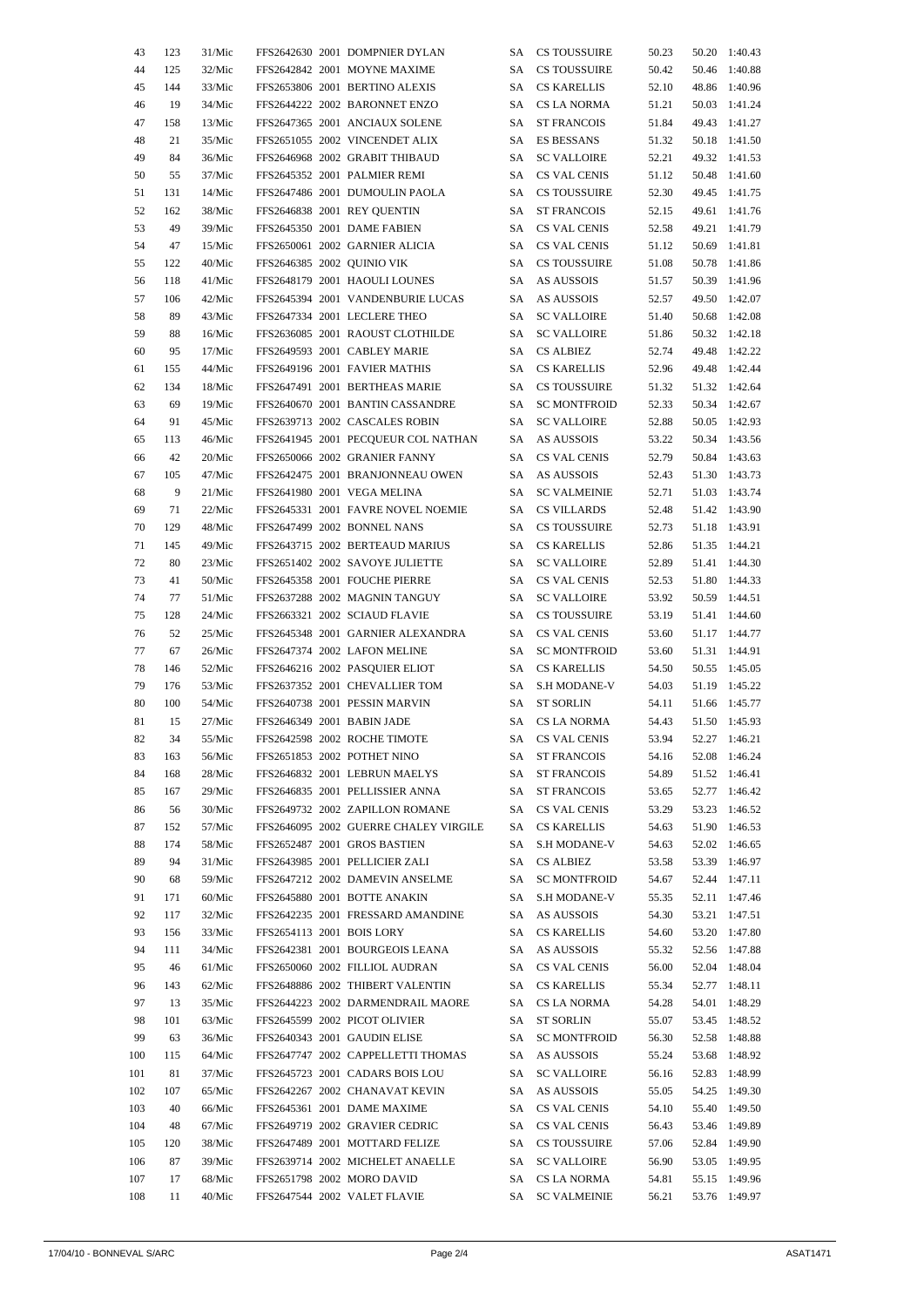| 109          | 126              | 41/Mic |                          | FFS2642436 2001 CHAUVIN ANGELIQUE                                         |      | SA CS TOUSSUIRE    | 54.97   |                         | 55.17 1:50.14 |  |
|--------------|------------------|--------|--------------------------|---------------------------------------------------------------------------|------|--------------------|---------|-------------------------|---------------|--|
| 110          | 102              | 42/Mic |                          | FFS2651433 2002 PAGLIERO PERRINE                                          | SA - | <b>ST SORLIN</b>   | 56.33   |                         | 53.87 1:50.20 |  |
| 111          | 16               | 69/Mic |                          | FFS2648368 2002 MARTIN JOAN                                               |      | SA CS LA NORMA     | 55.13   |                         | 55.12 1:50.25 |  |
| 112          | 74               | 43/Mic |                          | FFS2646923 2001 KISIELEWICZ MARION                                        |      | SA CS VILLARDS     | 56.98   |                         | 53.62 1:50.60 |  |
| 113          | 72               | 44/Mic |                          | FFS2645333 2001 AMSELLEM AXELLE                                           |      | SA CS VILLARDS     | 57.42   |                         | 53.22 1:50.64 |  |
| 114          | 92               | 70/Mic |                          | FFS2643984 2001 BONNET LOIS                                               |      | SA CS ALBIEZ       | 56.14   |                         | 54.71 1:50.85 |  |
| 115          | 135              | 71/Mic |                          | FFS2652286 2002 GARNIER ALEXIS                                            |      | SA CS TOUSSUIRE    | 57.30   |                         | 53.58 1:50.88 |  |
| 116          | 64               | 72/Mic |                          | FFS2647220 2002 HAMELIN ARNAUD                                            |      | SA SC MONTFROID    | 57.06   |                         | 54.27 1:51.33 |  |
| 117          | 151              | 73/Mic |                          | FFS2651236 2002 BOIS MAXIME                                               |      | SA CS KARELLIS     | 57.58   |                         | 53.87 1:51.45 |  |
| 118          | 175              | 74/Mic |                          | FFS2650028 2002 PELMONT YANN                                              |      | SA S.H MODANE-V    | 59.03   |                         | 52.44 1:51.47 |  |
| 119          | 160              | 75/Mic |                          | FFS2646833 2001 REFFET THIMOTE                                            |      | SA ST FRANCOIS     | 57.89   |                         | 53.80 1:51.69 |  |
| 120          | 150              | 76/Mic |                          | FFS2653922 2002 GRANGE TRISTAN                                            |      | SA CS KARELLIS     | 57.39   |                         | 54.55 1:51.94 |  |
| 121          | 75               | 45/Mic |                          | FFS2639968 2001 FERRET CELINE                                             |      | SA SC VALLOIRE     | 56.79   |                         | 55.92 1:52.71 |  |
| 122          | 99               | 77/Mic |                          | FFS2646977 2001 QUERCIOLI LEO                                             |      | SA CS ALBIEZ       | 55.58   |                         | 57.24 1:52.82 |  |
| 123          | 124              | 46/Mic |                          | FFS2647494 2001 MESTRALLET EMMA                                           |      | SA CS TOUSSUIRE    | 57.41   |                         | 55.62 1:53.03 |  |
|              |                  |        |                          |                                                                           |      |                    |         |                         |               |  |
| 124          | 157              | 47/Mic |                          | FFS2651856 2002 ALTIERI LECAS LOELIE                                      |      | SA ST FRANCOIS     | 58.47   |                         | 54.80 1:53.27 |  |
| 125          | 119              | 78/Mic |                          | FFS2647497 2002 TURNES ELIO                                               |      | SA CS TOUSSUIRE    | 56.68   |                         | 56.85 1:53.53 |  |
| 126          | 110              | 48/Mic |                          | FFS2647748 2001 BOYER JADE                                                |      | SA AS AUSSOIS      | 59.16   |                         | 55.09 1:54.25 |  |
| 127          | $\overline{7}$   | 49/Mic |                          | FFS2647543 2002 SELHAMI NAHOUEL                                           |      | SA SC VALMEINIE    | 58.61   |                         | 55.83 1:54.44 |  |
| 128          | 136              | 79/Mic |                          | FFS2647488 2002 DUMOULIN MAX                                              |      | SA CS TOUSSUIRE    | 59.62   |                         | 55.65 1:55.27 |  |
| 129          | 114              | 50/Mic |                          | FFS2653319 2002 COUVERT ORIANE                                            |      | SA AS AUSSOIS      | 59.47   |                         | 56.00 1:55.47 |  |
| 130          | 36               | 51/Mic |                          | FFS2645368 2001 PEANT ANNE LOU                                            |      | SA CS VAL CENIS    | 57.75   |                         | 59.07 1:56.82 |  |
| 131          | 35               | 52/Mic |                          | FFS2650076 2002 BOURGEOIS MARIE                                           |      | SA CS VAL CENIS    | 57.60   |                         | 59.53 1:57.13 |  |
| 132          | 109              | 53/Mic |                          | FFS2647812 2001 STORME CLELIA                                             |      | SA AS AUSSOIS      | 1:00.18 |                         | 58.68 1:58.86 |  |
| 133          | 108              | 80/Mic |                          | FFS2645393 2002 BOURGEOIS PIERRE YVES                                     |      | SA AS AUSSOIS      | 1:00.66 |                         | 59.52 2:00.18 |  |
| 134          | 153              | 81/Mic |                          | FFS2652248 2001 MONTILLET HUGO                                            | SA   | CS KARELLIS        |         | 1:02.68 1:00.29 2:02.97 |               |  |
| Abandons     |                  |        |                          |                                                                           |      |                    |         |                         |               |  |
|              | 18               |        |                          | FFS2637460 2001 LEPALABE TOM                                              |      | SA CS LA NORMA     |         | 51.08                   |               |  |
|              | 20               |        |                          | FFS2649091 2001 WOLFF LYNE                                                |      | SA CS LA NORMA     |         | 56.38                   |               |  |
|              | 32               |        |                          | FFS2651729 2002 DAUPHIN LENA                                              |      | SA SC CORBIER      |         | 49.20                   |               |  |
|              | 57               |        |                          | FFS2649716 2002 BURDIN PAUL                                               |      | SA CS VAL CENIS    |         | 52.16                   |               |  |
|              | 98               |        |                          | FFS2649594 2002 CONSTANTIN JORIS                                          |      | SA CS ALBIEZ       |         | 53.19                   |               |  |
|              | 116              |        |                          | FFS2642188 2001 FRESSARD GREGORY                                          |      | SA AS AUSSOIS      |         | 51.43                   |               |  |
|              |                  |        |                          |                                                                           |      |                    |         |                         |               |  |
|              |                  |        |                          |                                                                           |      |                    |         |                         |               |  |
|              | 165              |        |                          | FFS2651855 2002 REY COLINE                                                | SA - | ST FRANCOIS        |         | 51.17                   |               |  |
| Disqualifiés |                  |        |                          |                                                                           |      |                    |         |                         |               |  |
|              | 3                |        |                          | FFS2647542 2002 REFFET HUGO                                               |      | SA SC VALMEINIE    |         | 51.05                   |               |  |
|              | 127              |        |                          | FFS2647496 2001 MOLLARD LUDIVINE                                          |      | SA CS TOUSSUIRE    |         | 47.72                   |               |  |
| Non partants |                  |        |                          |                                                                           |      |                    |         |                         |               |  |
|              | $\mathbf{1}$     |        |                          | FFS2648186 2001 JOET MARILOU                                              |      | SA SC VALMEINIE    |         |                         |               |  |
|              | $\boldsymbol{2}$ |        |                          | FFS2648185 2002 MEZERETTE ROMANE                                          |      | SA SC VALMEINIE    |         |                         |               |  |
|              | 4                |        |                          | FFS2642078 2001 BAUDIN GREGORI                                            |      | SA SC VALMEINIE    |         |                         |               |  |
|              | 5                |        |                          | FFS2647540 2002 BIENNASSIS BAPTISTE                                       |      | SA SC VALMEINIE    |         |                         |               |  |
|              | 6                |        |                          | FFS2642077 2001 BAUDIN CACILIE                                            |      | SA SC VALMEINIE    |         |                         |               |  |
|              | 10               |        | FFS2652357 2001 POPP NEO |                                                                           |      | SA SC VALMEINIE    |         |                         |               |  |
|              | 22               |        |                          | FFS2647139 2002 RONDOLAT AMBRE                                            |      | SA SC BONNEVAL     |         |                         |               |  |
|              | 31               |        |                          | FFS2645680 2001 MICHEL SARAH                                              |      | SA SC CORBIER      |         |                         |               |  |
|              | 37               |        |                          | FFS2650062 2002 MARTINEZ LISON                                            |      | SA CS VAL CENIS    |         |                         |               |  |
|              | 45               |        |                          | FFS2650065 2002 MEUNIER FREDERIC                                          |      | SA CS VAL CENIS    |         |                         |               |  |
|              | 51               |        |                          | FFS2649731 2002 BASTELICCA LOUIS                                          |      | SA CS VAL CENIS    |         |                         |               |  |
|              | 60               |        |                          | FFS2645372 2001 GRAVIER CELIA                                             |      | SA CS VAL CENIS    |         |                         |               |  |
|              | 65               |        |                          | FFS2652426 2002 MAZZILLI LINA                                             |      | SA SC MONTFROID    |         |                         |               |  |
|              | 66               |        |                          | FFS2635975 2001 BOIS BAPTISTE                                             |      | SA SC MONTFROID    |         |                         |               |  |
|              | 76               |        |                          | FFS2643680 2002 VIENNET ELISA                                             |      | SA SC VALLOIRE     |         |                         |               |  |
|              | 78               |        |                          | FFS2636087 2001 DERUAZ ALBANE                                             |      | SA SC VALLOIRE     |         |                         |               |  |
|              | 79               |        |                          | FFS2637289 2002 VIALLET LEO                                               |      | SA SC VALLOIRE     |         |                         |               |  |
|              | 85               |        |                          | FFS2644623 2002 LAURENT INES                                              |      | SA SC VALLOIRE     |         |                         |               |  |
|              |                  |        |                          |                                                                           |      |                    |         |                         |               |  |
|              | 93               |        |                          | FFS2649595 2002 SEBAN GAIA                                                |      | SA CS ALBIEZ       |         |                         |               |  |
|              | 96               |        |                          | FFS2643983 2001 RAMBAUD ALICE                                             |      | SA CS ALBIEZ       |         |                         |               |  |
|              | 97               |        |                          | FFS2652902 2002 PARIS ISAN                                                |      | SA CS ALBIEZ       |         |                         |               |  |
|              | 121              |        |                          | FFS2647492 2001 MAURY WILLIAM                                             |      | SA CS TOUSSUIRE    |         |                         |               |  |
|              | 130              |        |                          | FFS2641559 2001 ALPETTAZ MEREDITH                                         |      | SA CS TOUSSUIRE    |         |                         |               |  |
|              | 133              |        |                          | FFS2647182 2002 BREBANT MATHEO                                            |      | SA CS TOUSSUIRE    |         |                         |               |  |
|              | 137              |        |                          | FFS2651937 2001 WILLERVAL LAURENE                                         |      | SA TCAM            |         |                         |               |  |
|              | 138              |        |                          | FFS2642280 2001 FAURE BASTIEN                                             |      | SA TCAM            |         |                         |               |  |
|              | 139<br>140       |        |                          | FFS2645959 2001 FONTANILLE GAUTHIER<br>FFS2653707 2002 PERRUISSET GAUTIER |      | SA TCAM<br>SA TCAM |         |                         |               |  |